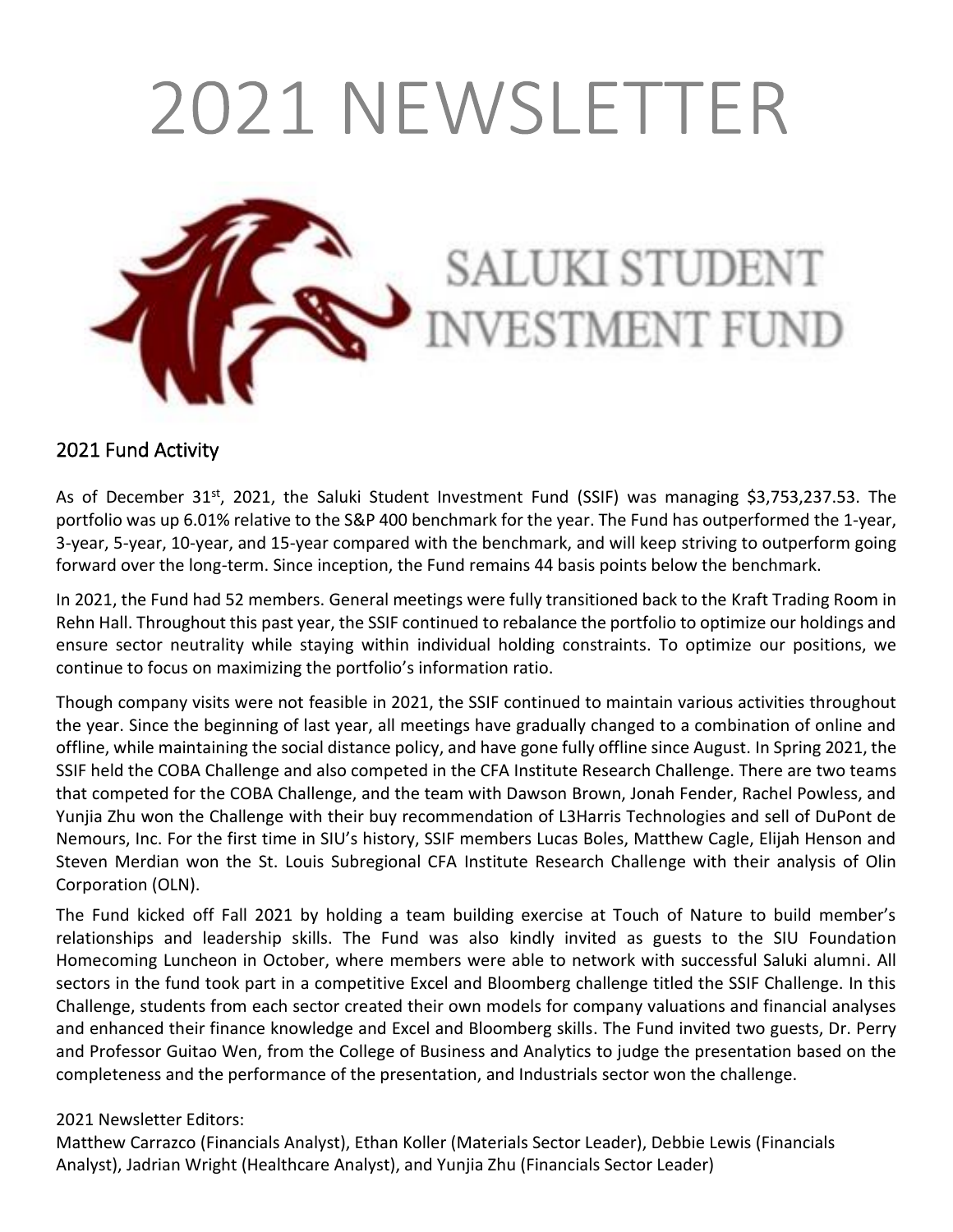#### 2021 Fund Activity (continued)

Finally, throughout the Fall semester, the Fund had a wonderful group of industry experts speak on a variety of topics ranging from analyzing ESG to preparing forecasted statements. Such guests included Matt Arnold from Edward Jones, Troy Ward from Ares Management, Rodney Talbot from Raymond James Financial Services, Parker Moses from Argent Capital Management, and Randy Lane from NISA Investment Advisors.

#### The Bertrand COBA Challenge

After an extremely generous donation to the SSIF of \$100,000 by Marsha and Gary Bertrand, the COBA Challenge has been renamed to the Bertrand COBA Challenge. The Bertrand's were made aware of the SSIF after hearing about the very generous donation toward the SSIF by Mark Ford of \$40,000 earlier in the year. Among many items that the Bertrand Gift will be assisting, the Trading Room will be receiving a much-appreciated technological upgrade to assist in both in-person and remote learning. The 2022 Bertrand COBA Challenge occurred February 28, 2022. Luke Dierkes, Patrick Dirks, Sarah Farris, and Jadrian Wright won the Challenge with their sell recommendation on Apple Hospitality REIT and the buy recommendation on CMS Energy. The current balance of the COBA account is \$226,888 as of December 31<sup>st</sup>, 2021. More details regarding the COBA Challenge can be found at the end of this newsletter.

#### 2021 Market Recap

U.S. equities remained solid amid the debt ceiling deadline, new variants of COVID-19, historically high inflation levels, and supply chain disruptions. The S&P 500 index, Dow Jones Industrial Average, Nasdaq, and S&P 400 had a return of 26.9%, 18.6%, 21.4%, and 24.76%, respectively. Throughout the past year, the Federal Reserve continued holding the Federal Funds rate at a near-zero level and pumped billions of dollars into the market by buying Treasury securities every month.

Inflation was the big story of 2021. Based on the Consumer Price Index report published by the US Department of Labor, inflation has reached 7 percent in December, becoming the third continuous month that has higherthan 6% inflation and the biggest 12-month change for the past 40 years. Even so, the cause of this inflation is complicated. The main two reasons are monetary stimulus and supply shock. It is crucial to find out where the inflation came from. If the inflation is mainly caused by monetary stimulus, then raising the interest rate would lower the inflation; on the contrary, if it was mainly caused by the supply chain disruption and supply and demand imbalances, it cannot be easily fixed by simply increasing the interest rate. Higher demands for online, lower supply due to fewer workers, and shortage of computer chips caused the lower production of automobiles make it harder and more expensive to solve the problem.

The recovery of the labor market has been notable. According to the "Employment Situation" released by the end of December 2021, the unemployment rate is 3.9%, which has been controlled to maintain at the same level of unemployment rate pre-COVID. However, specific industries such as restaurants, manufacturing, and IT have found it hard to find employees. At the start of the pandemic, some professionals could perform their job remotely, while certain industries, such as retail, hospitality, and foodservice, could not. The trend toward working remotely and the inequality influences will result in shifting attitudes toward industries. The recovery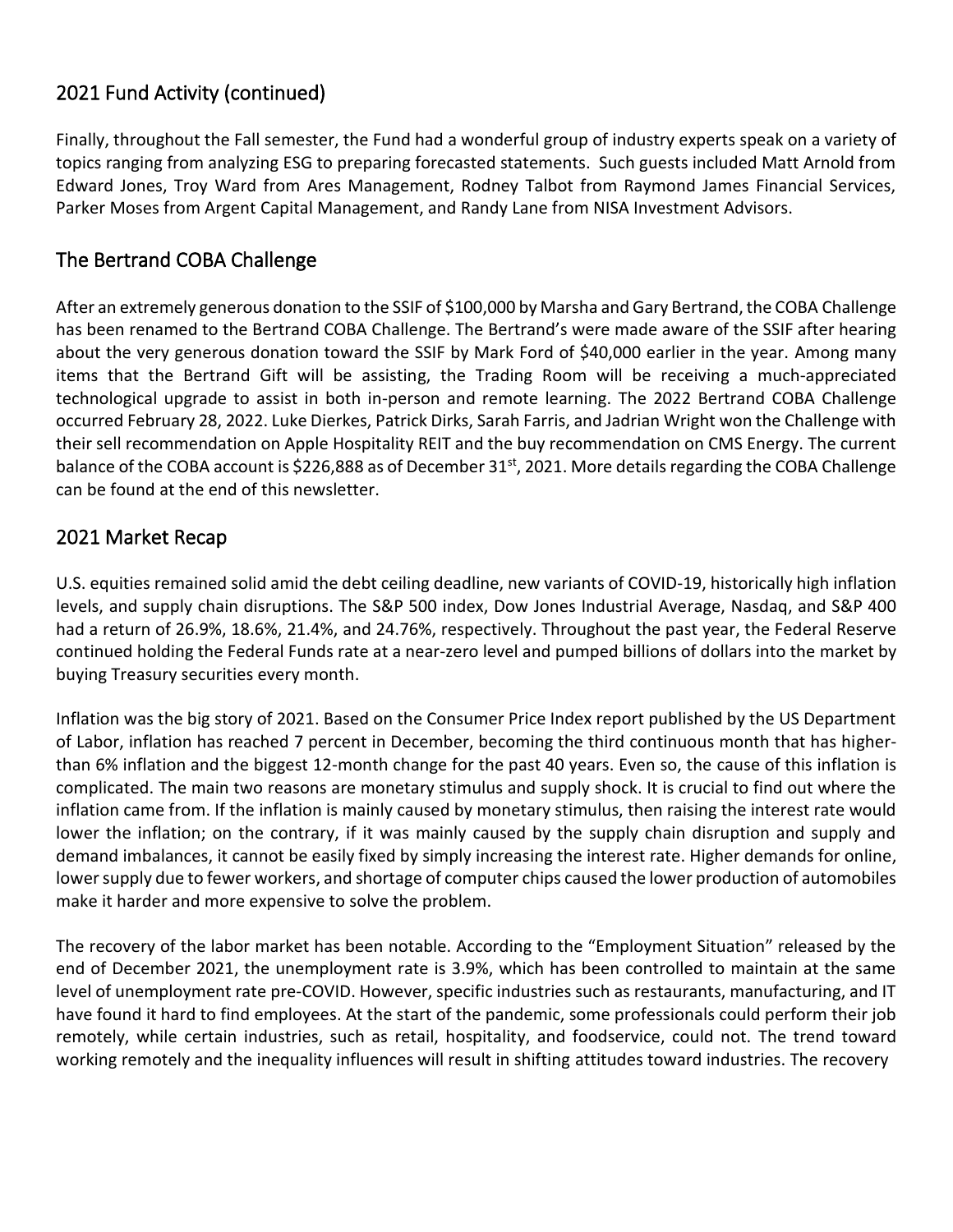#### 2021 Market Recap (continued)

of the labor market will cause companies to provide higher wages to the employees based on employees' bargaining power and the unemployment rate. Workers at medium or above medium wage level may have less bargaining power because they will find it easier to change their jobs, while people below the medium wage will have fewer alternatives, and thus will be more influenced by the improvement of the labor market. Starting from January 2022, some states will enact pay bumps ranging from cents to dollars per hour. Changing attitudes towards different occupations and supporting an increase in the minimum wage could lead to higher wages than in the past.

The 10-year treasury peaked in March at 1.78% and ended the year above 1.5%. Since yield in bond markets moves inversely with the price, one of the reasons that caused the big change last year is the higher expectation for the inflation level. This makes bonds less attractive, thus decreasing the demand and pushing down the price while having the yield raised. The expected higher inflation will not have an influence on the fixed income nominal return, since it does not consider the inflation factor; however, rising prices generally tend to have a negative impact on bonds as it hurts the real return achieved on the investment. So in a rising inflation environment, fixed-income investments tend to lose the most. At the same time, a higher inflation will cause a fall in bond prices, and bond yields will increase, resulting in the bonds being traded close to the par value. Another reason is that when investors have healthy expectations for the economy during the economic recovery period, people tend to allocate more money into longer-duration assets instead of short-duration, risk-free assets.

#### 2022 Market Forecast

Moving forward to 2022, economic growth may be slower than this past year due to the plan for ending the asset purchase, the assumption to have several interest rates hikes, which the market was pricing in more interest rate hikes than the Fed indicated, higher inflation, and the risk of additional COVID-19. The change of monetary policy can impact both the bonds and stock markets. People may find it more expensive to borrow money. Companies have also encountered the same situation; thus, a rise in interest rate can cause increased costs for companies to expand their business, resulting in the stock price to drop. If the interest rate rise, profits will lower due to more expensive debt. When the Fed increases the Fed Fund rate, the risk-free rate will increase, the discount rate will increase correspondingly, thus lowering the valuation of equities.

For the bond market, rates have an inverse relationship with the bond price, increasing interest rates will result in decreasing bond prices, and thus a higher yield is the result. It's evident that several industries can have a positive outlook. The banking industry will have a higher net interest margin because they tend to borrow money using a lower short-term interest rate and lend it using a higher long-term interest rate. Since part of the insurance companies' revenues comes from the net investment income, higher interest rates and bond yield will help generate more income on their investments. Improvements in employment and housing conditions can have a positive impact on the consumer sector.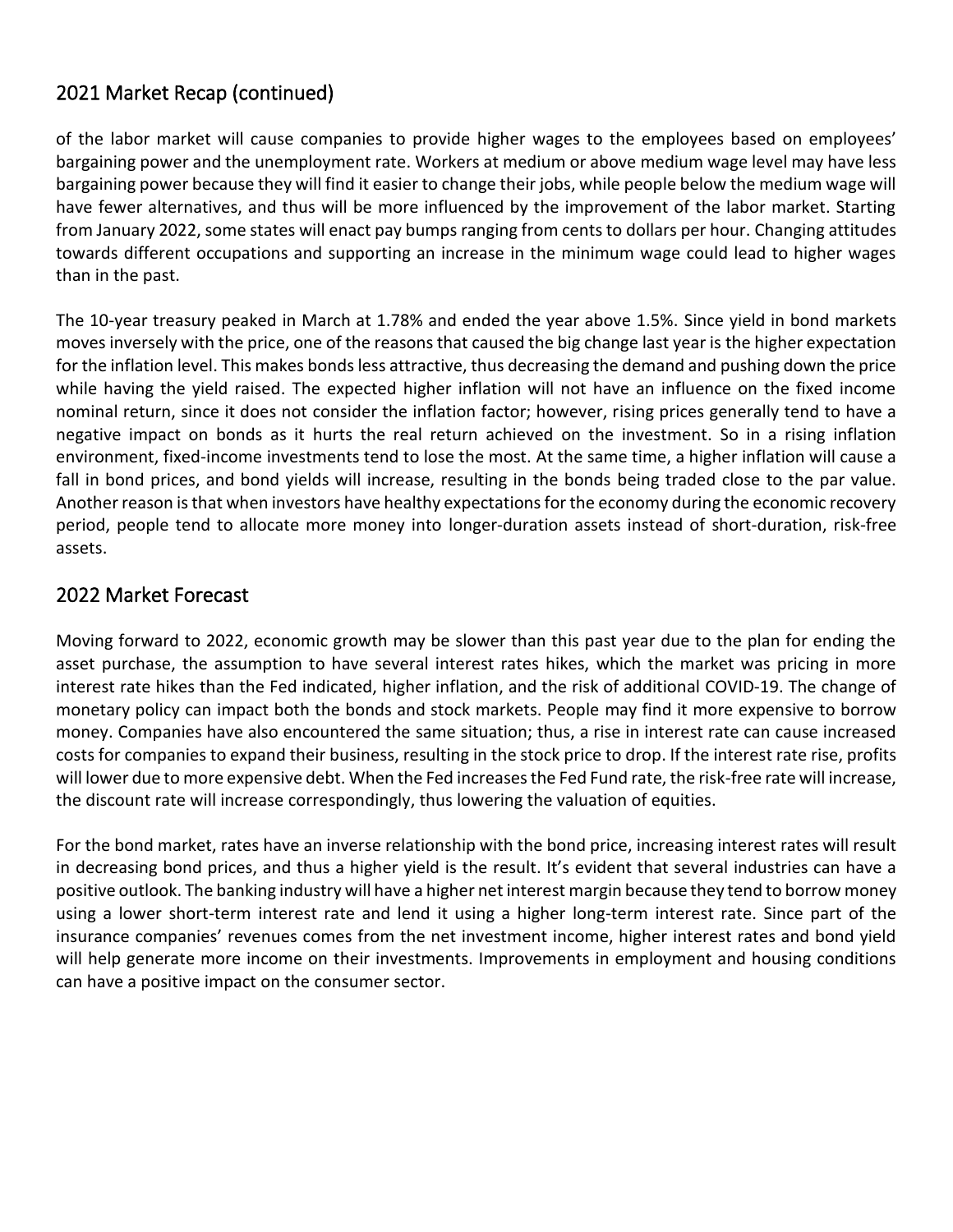#### SIU Foundation Portfolio Performance Summary

As of December 31, 2021

|                       | Quarter | <b>Fiscal</b><br><b>YTD</b> | 1-Year | 3-Year | 5-Year | 10-Year  | 15-Year  | <b>Since</b><br><b>Inception</b> |
|-----------------------|---------|-----------------------------|--------|--------|--------|----------|----------|----------------------------------|
| <b>SSIF</b>           | 9.58%   | $9.34\%$                    | 30.77% | 23.13% | 14.55% | 15.21%   | 11.80%   | 9.73%                            |
| $S\&P$ 400 Benchmark* | 8.00%   | 6.09%                       | 24.76% | 21.41% | 13.09% | 14.20%   | 10.45%   | 10.18%                           |
| Difference            | 1.58%   | 3.25%                       | 6.01%  | 1.73%  | 1.46%  | $1.00\%$ | $1.34\%$ | $-0.44\%$                        |
| Tracking Error**      |         |                             | 4.71%  | 4.58%  | 4.52%  | 3.78%    | 4.10%    | 5.14%                            |
| Information Ratio**** |         |                             | 1.28   | 0.38   | 0.32   | 0.27     | 0.33     | $-0.09$                          |
| Months $>$ Benchmark  |         |                             | 67%    | 53%    | 52%    | 49%      | 52%      | 50%                              |

Periods greater than one year are annualized. Inception: June 30, 2000. \* Performance of the benchmark is reported for the S&P Midcap 400 Total Return Index (Source: Bloomberg SPTRMDCP Index) \*\* Tracking error is annualized and based on monthly return differences relative to the benchmark. \*\*\* Information ratio is the ratio of the annualized relative return divided by the tracking error.

| Rank | Top Five Contributors to 2021 Return | Contribution (%) |
|------|--------------------------------------|------------------|
|      | SYNAPTICS INC                        | 3.96             |
|      | EAST WEST BANCORP INC                | 2.01             |
|      | <b>CARLISLE COS INC</b>              | 1.97             |
|      | FIRST INDUSTRIAL REALTY TR           | 1.91             |
|      | <b>AECOM</b>                         | 1.81             |

| Rank | <b>Bottom Five Contributors to 2021 Return</b> | <b>Contribution (%)</b> |
|------|------------------------------------------------|-------------------------|
|      | <b>ENCOMPASS HEALTH CORP</b>                   | $-0.79$                 |
|      | LANCASTER COLONY CORP                          | $-0.28$                 |
|      | MSC INDUSTRIAL DIRECT CO-A                     | $-0.07$                 |
|      | REINSURANCE GROUP OF AMERICA                   | 0.00                    |
|      | UNITED THERAPEUTICS                            | 0.02                    |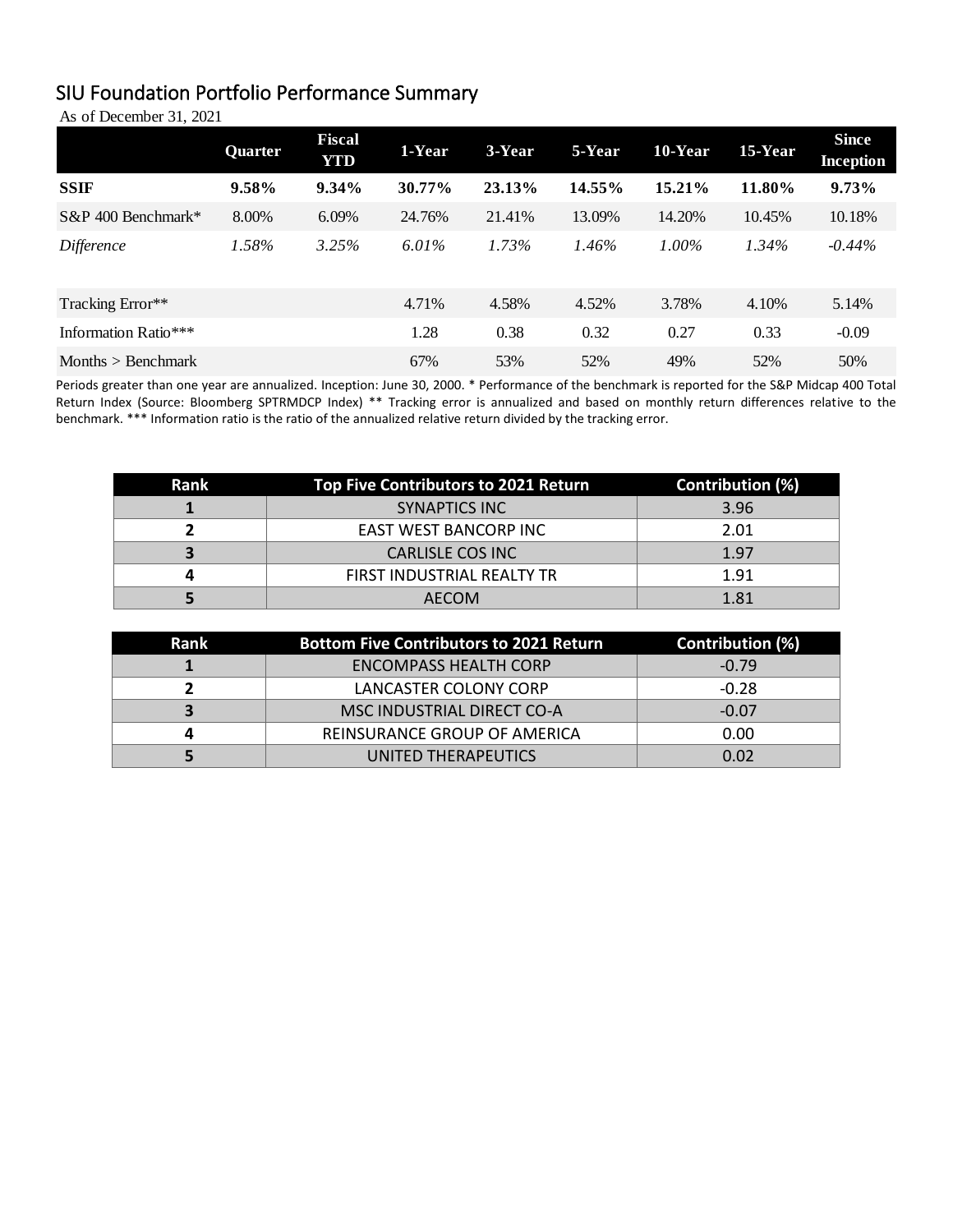

#### SSIF Performance Attribution for the Calendar Year Ended December 31, 2021

Growth of \$10,000 Since Inception



The figure above shows the hypothetical growth of \$10,000 since the Fund's inception date of May 2000. The ending December 31st, 2021 amount for the SSIF was \$74,264 and the S&P Midcap Index would be \$81,018.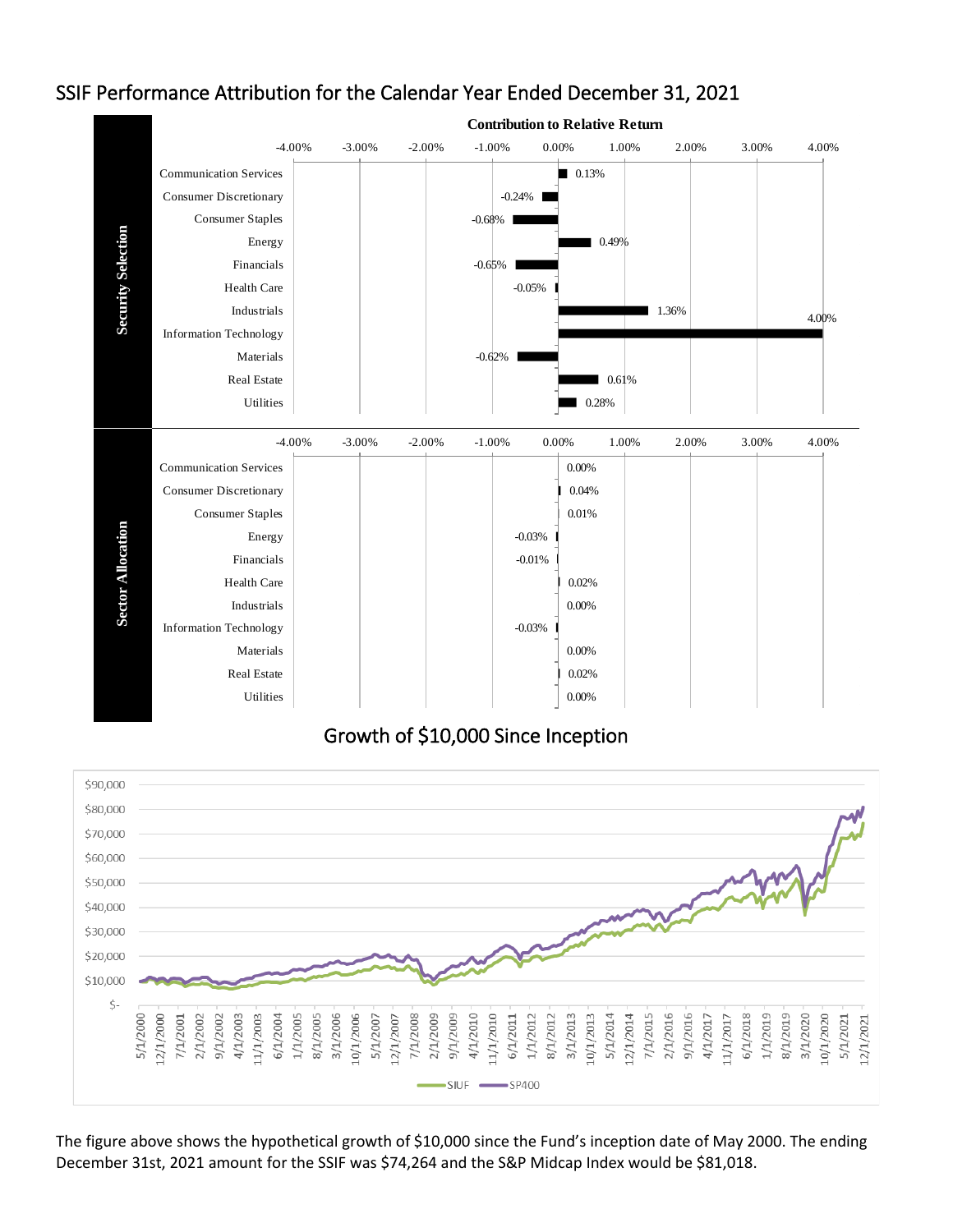### SSIF Portfolio Holdings as of 12/31/2021

| <b>SECTOR</b>              | <b>TICKER</b> | <b>NAME</b>                   | <b>SHARES</b> | <b>MARKET VALUE</b> | % OF TNA |
|----------------------------|---------------|-------------------------------|---------------|---------------------|----------|
| <b>COMMUNICATION</b>       | LILAK         | LIBERTY LATIN AMERICA         | 5,640         | \$64,296            | 1.72%    |
| <b>CONS. DISCRETIONARY</b> | <b>DKS</b>    | <b>DICKS SPORTING GOODS</b>   | 1,080         | \$124,189           | 3.31%    |
| CONS. DISCRETIONARY        | <b>FIVE</b>   | <b>FIVE BELOW</b>             | 660           | \$136,547           | 3.64%    |
| <b>CONS. DISCRETIONARY</b> | <b>FND</b>    | <b>FLOOR &amp; DÉCOR</b>      | 1,030         | \$133,910           | 3.57%    |
| CONS. DISCRETIONARY        | <b>GNTX</b>   | <b>GENTEX CORP</b>            | 3,710         | \$129,294           | 3.45%    |
| CONS. DISCRETIONARY        | LEVI          | LEVI STRAUSS & CO             | 1,450         | \$36,294            | 0.97%    |
| <b>CONS. STAPLES</b>       | LANC          | LANCASTER COLONY              |               | \$130,824           | 3.49%    |
| <b>ENERGY</b>              | MUR           | <b>MURPHY OIL</b>             | 2,820         | \$73,630            | 1.97%    |
| <b>FINANCIALS</b>          | <b>CATY</b>   | CATHAY GENERAL BANCORP        | 1,350         | \$58,037            | 1.55%    |
| <b>FINANCIALS</b>          | <b>EWBC</b>   | <b>EAST WEST BANCORP</b>      | 1,630         | \$128,248           | 3.42%    |
| <b>FINANCIALS</b>          | <b>FHI</b>    | <b>FEDERATED HERMES</b>       | 1,940         | \$72,905            | 1.95%    |
| <b>FINANCIALS</b>          | THG           | HANOVER INSURANCE GROUP       | 960           | \$125,818           | 3.36%    |
| <b>FINANCIALS</b>          | RGA           | REINSURANCE GROUP OF AMERICA  | 350           | \$38,322            | 1.02%    |
| <b>FINANCIALS</b>          | <b>RNR</b>    | RENAISSANCE HOLDINGS          | 760           | \$128,691           | 3.43%    |
| <b>HEALTH CARE</b>         | <b>UTHR</b>   | UNITED THERAPEUTICS           | 190           | \$41,055            | 1.10%    |
| <b>HEALTH CARE</b>         | EHC           | <b>ENCOMPASS HEALTH</b>       | 1,930         | \$125,952           | 3.36%    |
| <b>HEALTH CARE</b>         | EXEL          | <b>EXELIXIS</b>               | 4,280         | \$78,238            | 2.09%    |
| <b>HEALTH CARE</b>         | GMED          | <b>GLOBUS MEDICAL</b>         | 1,830         | \$132,126           | 3.53%    |
| <b>INDUSTRIALS</b>         | ACM           | AECOM                         | 1,710         | \$132,269           | 3.53%    |
| <b>INDUSTIRALS</b>         | <b>CSL</b>    | <b>CARLISLE COS</b>           | 540           | \$133,985           | 3.58%    |
| <b>INDISTRIALS</b>         | <b>HUBB</b>   | <b>HUBBELL</b>                | 610           | \$127,045           | 3.39%    |
| <b>INDUSTRIALS</b>         | <b>MAN</b>    | MANPOWERGROUP                 | 1,270         | \$123,609           | 3.30%    |
| <b>INDUSTRIALS</b>         | MSM           | MSC INDUSTRIAL DIRECT         | 710           | \$59,683            | 1.59%    |
| <b>INDUSTRIALS</b>         | OSK           | <b>OSHKOSH</b>                | 1,130         | \$127,362           | 3.40%    |
| INFO. TECH.                | LITE.         | LUMENTUM HOLDINGS             | 1,260         | \$133,270           | 3.56%    |
| INFO. TECH.                | MKSI          | <b>MKS INSTRUMENTS</b>        | 600           | \$104,502           | 2.79%    |
| INFO. TECH.                | <b>QLYS</b>   | <b>QUALYS</b>                 | 980           | \$134,476           | 3.59%    |
| INFO. TECH.                | <b>SYNA</b>   | <b>SYNAPTICS</b>              | 470           | \$136,070           | 3.63%    |
| INFO. TECH.                | <b>VSH</b>    | <b>VISHAY INTERTECHNOLOGY</b> | 1,750         | \$38,273            | 1.02%    |
| <b>MATERIALS</b>           | <b>SXT</b>    | SENSIENT TECHNOLOGIES         | 870           | \$87,052            | 2.32%    |
| <b>MATERIALS</b>           | SLGN          | SILGAN HOLDINGS               | 2,350         | \$100,674           | 2.69%    |
| <b>MATERIALS</b>           | SON           | SONOCO PRODUCTS               | 600           | \$34,734            | 0.93%    |
| <b>REAL ESTATE</b>         | FR            | FIRST INDUSTRIALS REALTY      | 1,990         | \$131,738           | 3.52%    |
| <b>REAL ESTATE</b>         | <b>HIW</b>    | <b>HIGHWOODS PROPERTIES</b>   | 2,720         | \$121,285           | 3.24%    |
| <b>REAL ESTATE</b>         | LAMR          | LAMAR ADVERTISING<br>1,110    |               | \$134,643           | 3.59%    |
| <b>UTILITIES</b>           | HE            | <b>HAWAIIAN ELECTRIC INDS</b> | 1,970         | \$81,755            | 2.33%    |
| <b>UTILITIES</b>           | UGI           | UGI CORP                      | 790           | \$36,269            | 0.96%    |
| CASH                       | <b>USD</b>    | US DOLLAR                     |               | \$9,693             | 0.26%    |